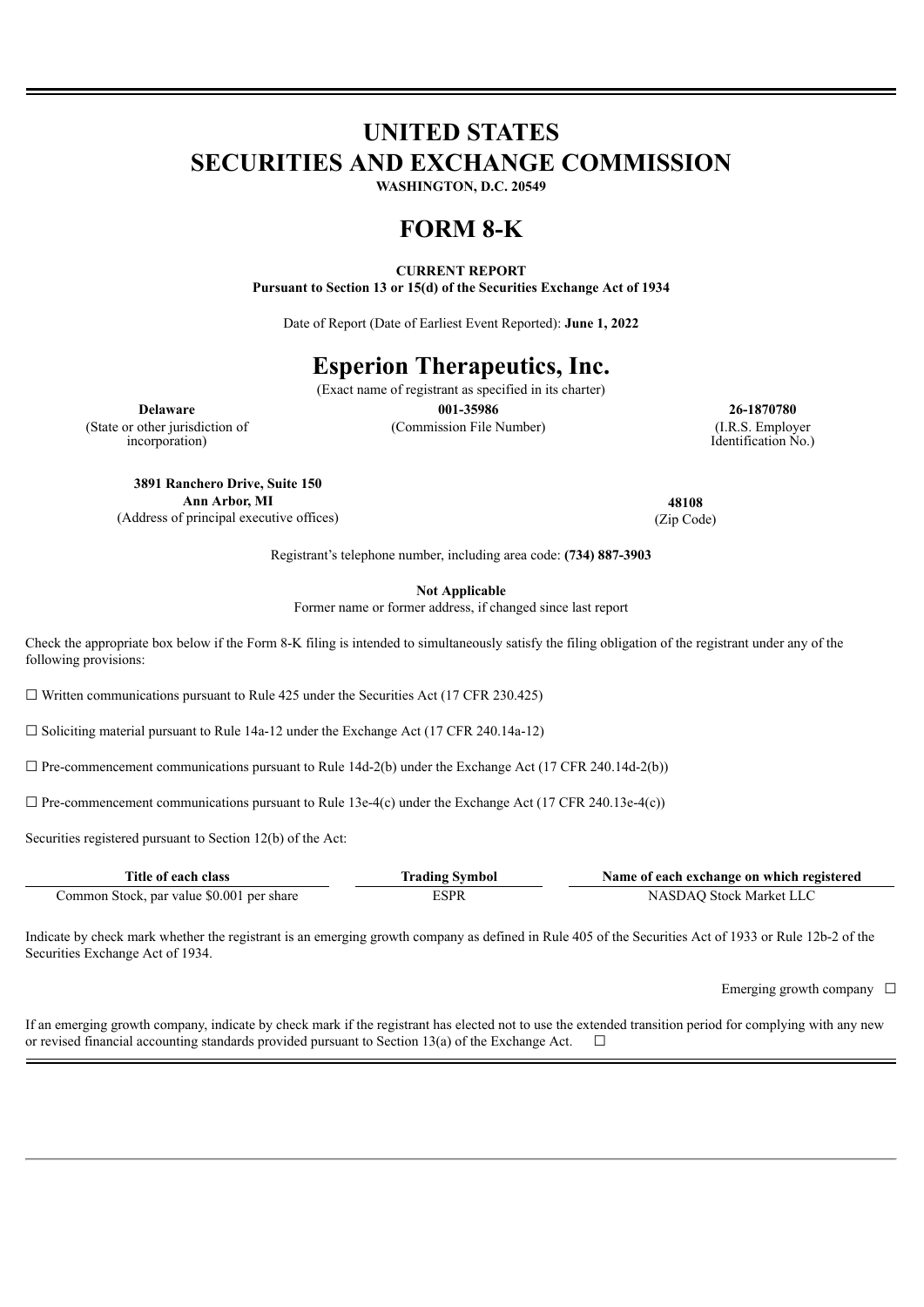#### Item 5.02 Departure of Directors or Certain Officers; Election of Directors; Appointment of Certain Officers; Compensatory Arrangements of **Certain Officers.**

On June 1, 2022, the Board of Directors (the "Board") of Esperion Therapeutics, Inc (the "Company") elected J. Martin Carroll to fill in the newly created vacancy on the Board resulting from an increase in the size of the Board from nine (9) directors to ten (10) directors, effective June 1, 2022. Mr. Carroll will serve as a Class I director with a term expiring at the annual meeting of stockholders to be held in 2023, at which time he will stand for election by the Company's stockholders, or until his earlier death, resignation or removal. The Board determined that Mr. Carroll is an independent director as that term is defined by the Securities and Exchange Commission (the "SEC") and the Nasdaq Stock Market, LLC. Mr. Carroll will serve as the Chairperson of the Board, effective as of June 1, 2022.

Mr. Carroll served as President and Chief Executive Officer of Boehringer Ingelheim Corporation and of Boehringer Pharmaceuticals, Inc. from 2003 until 2011 and as a director of Boehringer Ingelheim Corporation from 2003 until December 2012. He joined the organization in 2002 as President of Boehringer Pharmaceuticals, Inc. Mr. Carroll worked at Merck & Co., Inc. from 1976 to 2001. From 1972 to 1976, Mr. Carroll served in the United States Air Force where he attained the rank of Captain. He has served as a director of Catalent Pharma Solutions since July 2015 and in October 2021 was appointed as Lead Director. Mr. Carroll served as a director of Inotek Pharmaceuticals Corporation from March 2016 until January 2018, including serving as Chairman of Inotek from June 2016 until January 2018. In addition, Mr. Carroll has served on a number of Boards of Directors beginning with Accredo Heath in 2004.

As a non-employee director, Mr. Carroll will receive cash and equity compensation paid by the Company pursuant to its non-employee director compensation program. There are no arrangements or understandings between Mr. Carroll and any other person pursuant to which Mr. Carroll was selected as a director, and there are no transactions between Mr. Carroll and the Company that would require disclosure under Item 404(a) of Regulation S-K. In addition, the Company has entered into an indemnification agreement with Mr. Carroll in connection with his appointment to the Board which is in substantially the same form as that entered into with the other directors of the Company.

#### **Item 7.01 - Regulation FD Disclosure**

On June 1, 2022, the Company issued a press release announcing the appointment of a new director. A copy of the press release is attached hereto as Exhibit 99.1 and is incorporated into this Item 7.01 by reference.

The information in this Current Report on Form 8-K and Exhibit 99.1 attached hereto is intended to be furnished and shall not be deemed "filed" for purposes of Section 18 of the Securities Exchange Act of 1934, as amended (the "Exchange Act") or otherwise subject to the liabilities of that section, nor shall it be deemed incorporated by reference in any filing under the Securities Act of 1933, as amended, or the Exchange Act, except as expressly set forth by specific reference in such filing.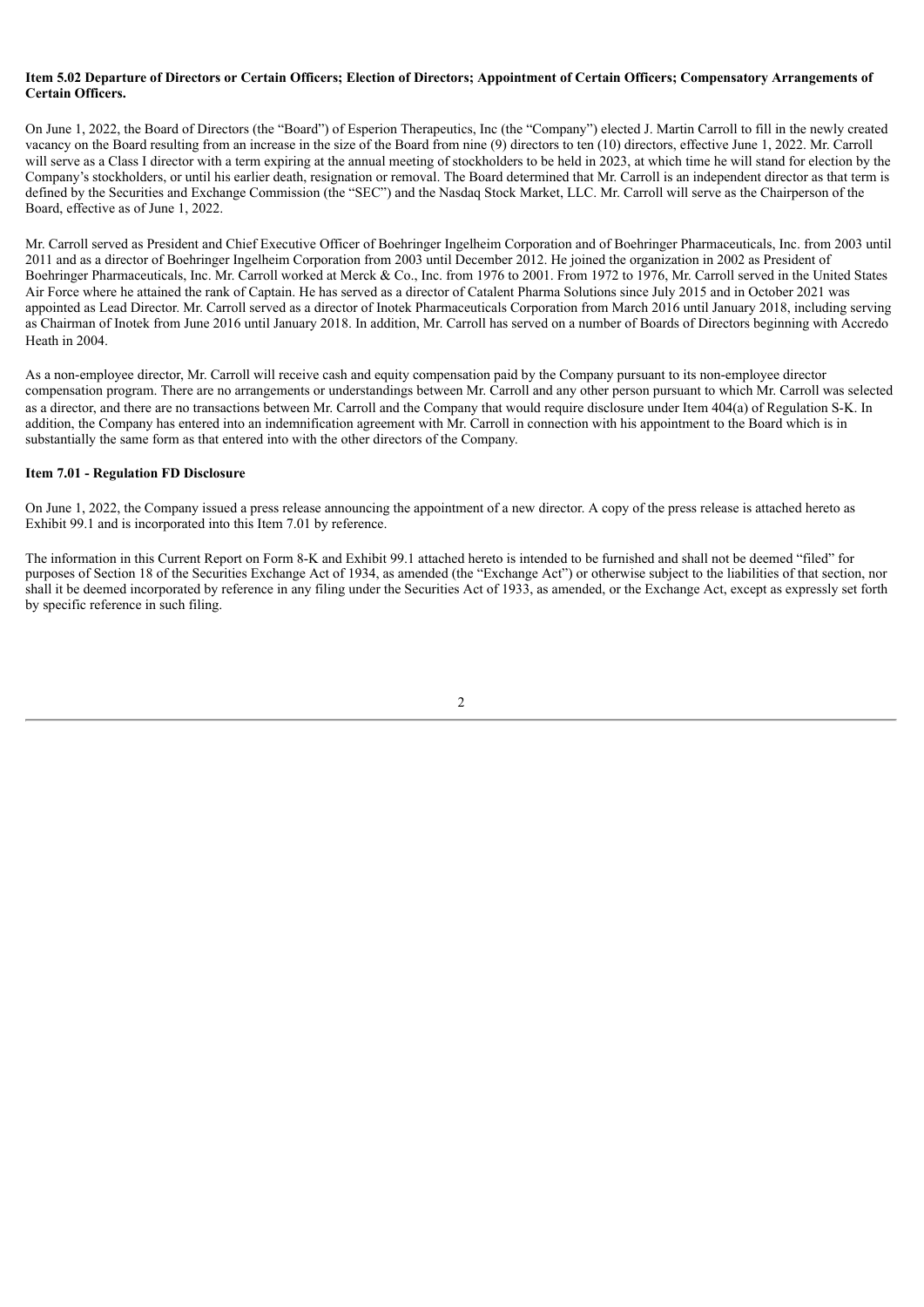# **Item 9.01. Financial Statements and Exhibits.**

| Exhibit No. | <b>Description</b>                                                             |  |
|-------------|--------------------------------------------------------------------------------|--|
| 99.1        | Press Release dated June 1, 2022.                                              |  |
| 104         | The cover page from this Current Report on Form 8-K, formatted in Inline XBRL. |  |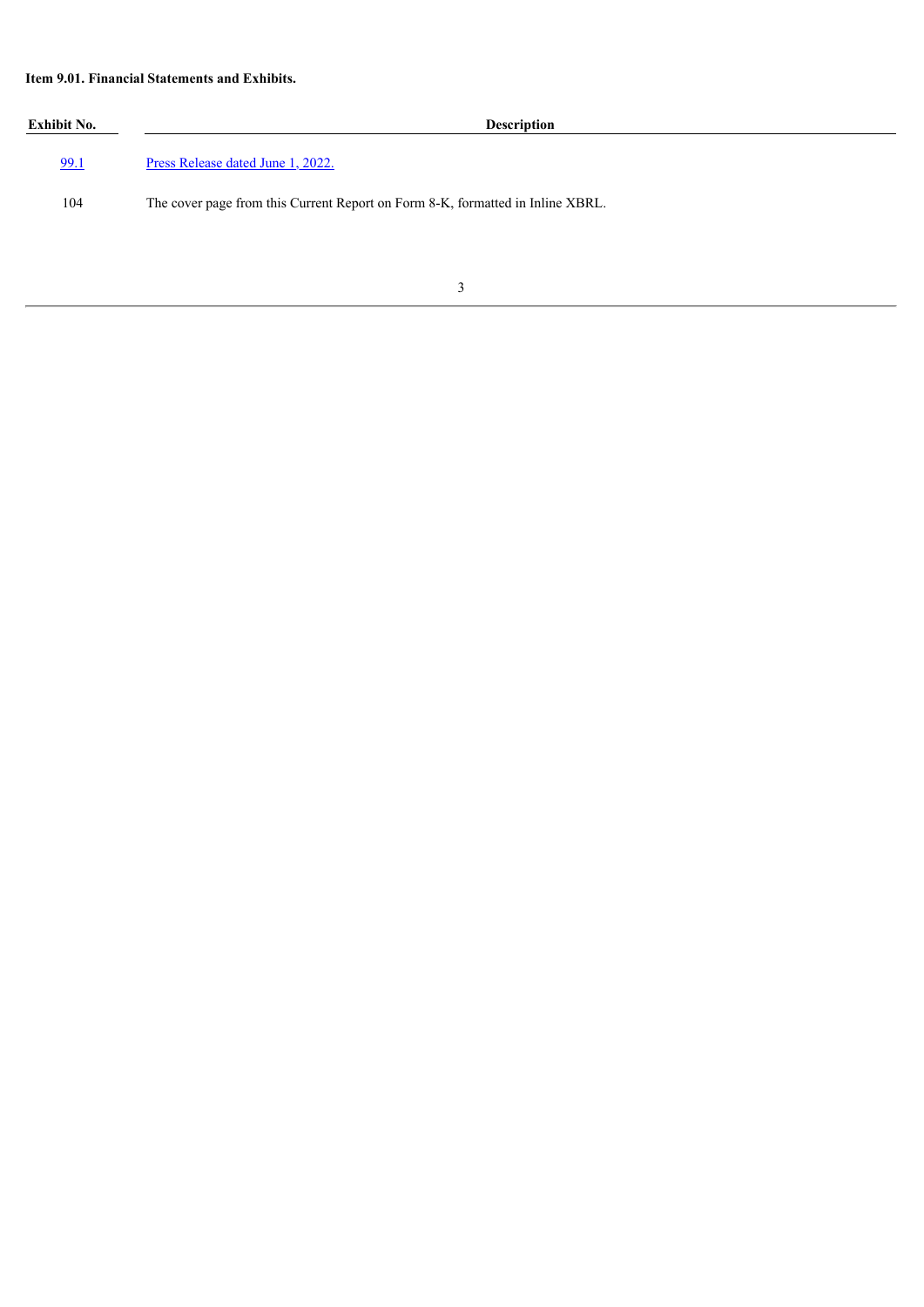## **SIGNATURES**

Pursuant to the requirements of the Securities Exchange Act of 1934, the registrant has duly caused this report to be signed on its behalf by the undersigned hereunto duly authorized.

Date: June 1, 2022 Esperion Therapeutics, Inc.

By: /s/ Sheldon L. Koenig

Sheldon L. Koenig President and Chief Executive Officer

4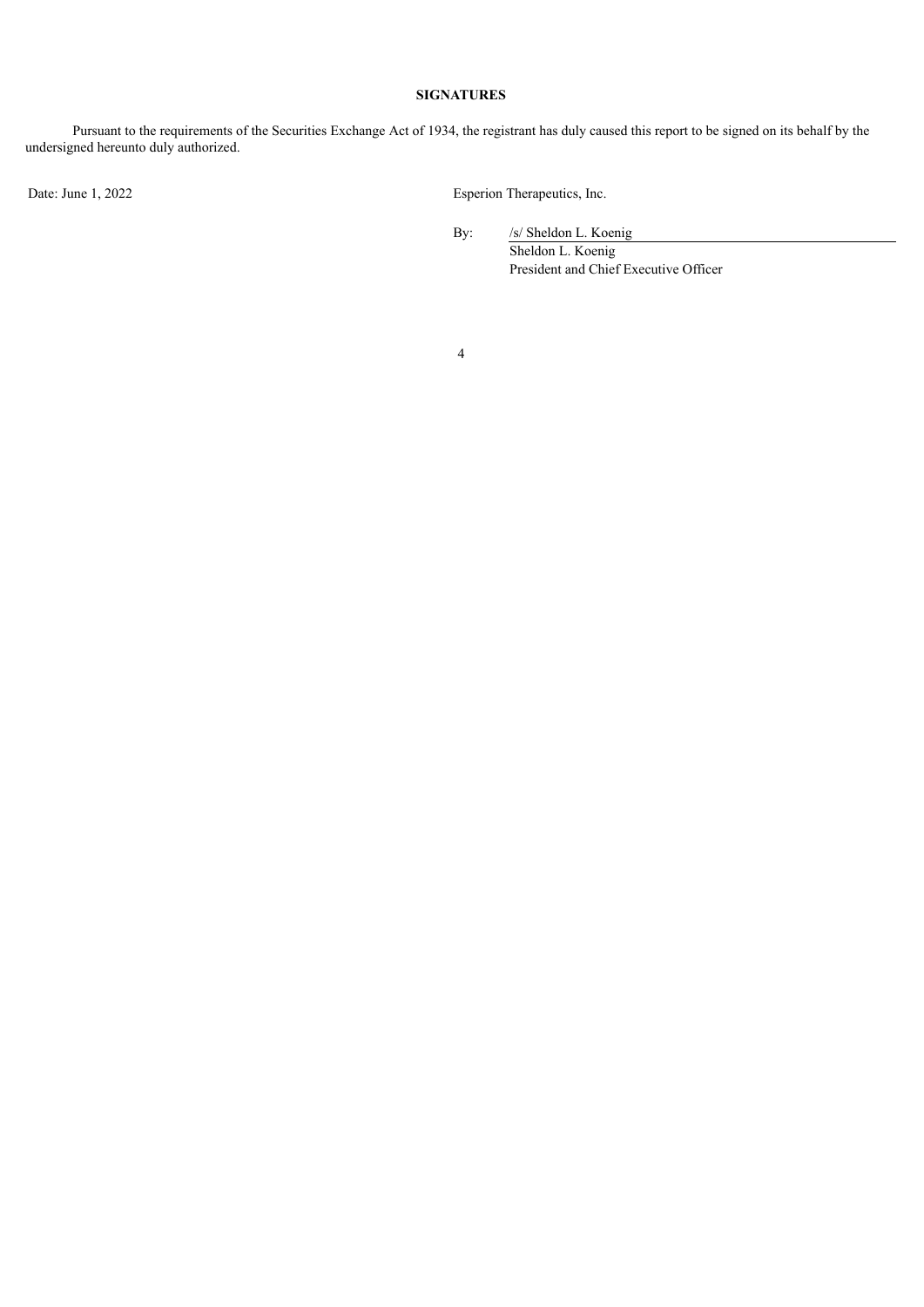# <span id="page-4-0"></span>**Esperion Announces the Appointment of J. Martin Carroll to its Board of Directors**

ANN ARBOR, Mich., June 01, 2022 (GLOBE NEWSWIRE) -- Esperion (NASDAQ: ESPR) today announced the appointment of J. Martin Carroll as Chairperson of Esperion's Board of Directors. Mr. Carroll will serve as a Class I director with a term expiring at the 2023 annual meeting of stockholders.

"On behalf of the Esperion team and our directors, I am excited to welcome Marty as Chairperson of the Esperion Board. With his significant experience, Marty will provide additional leadership and strategic guidance to our Board as we continue to commercialize our medicines and advance our pipeline," said Sheldon Koenig, president and chief executive officer of Esperion. "Marty's expertise will be critical as we prepare for the readout of our landmark CLEAR Outcomes trial in the first quarter of 2023."

"I am excited to join Esperion at this pivotal time in the company's history with the upcoming readout of the CLEAR Outcomes study topline results, and continued development of their pipeline programs," said Mr. Carroll. "I look forward to supporting the organization in positioning Esperion as a cardiovascular biotech leader."

Mr. Carroll served as President and Chief Executive Officer of Boehringer Ingelheim Corporation and of Boehringer Pharmaceuticals, Inc. from 2003 until 2011 and as a director of Boehringer Ingelheim Corporation from 2003 until December 2012. He joined the organization in 2002 as President of Boehringer Pharmaceuticals, Inc. Mr. Carroll worked at Merck & Co., Inc. from 1976 to 2001. From 1972 to 1976, Mr. Carroll served in the United States Air Force where he attained the rank of Captain. He has served as a director of Catalent Pharma Solutions since July 2015, and in October 2021, was elected as Lead Director. Mr. Carroll served as a director of Inotek Pharmaceuticals Corporation from March 2016 until January 2018, including serving as Chairman of Inotek from June 2016 until January 2018. In addition, Mr. Carroll has served on a number of Board of Directors beginning with Accredo Health in 2004.

### **Esperion Therapeutics**

Esperion works hard to make our medicines easy to get, easy to take and easy to have. We discover, develop, and commercialize innovative medicines and combinations to lower cholesterol, especially for patients whose needs aren't being met by the status quo. Our entrepreneurial team of industry leaders is inclusive, passionate and resourceful. We are singularly focused on managing cholesterol so you can improve your health easily. Esperion commercializes NEXLETOL® (bempedoic acid) and NEXLIZET<sup>®</sup> (bempedoic acid and ezetimibe) Tablets and is the leader in the development of convenient oral, oncedaily non-statin LDL-cholesterol lowering drugs for patients with high levels of bad cholesterol. For more information, please visit www.esperion.com and follow us on Twitter at www.twitter.com/EsperionInc.

### **Forward-Looking Statements**

This press release contains forward-looking statements that are made pursuant to the safe harbor provisions of the federal securities laws, including statements regarding marketing strategy and commercialization plans, future operations, commercial products, clinical development, plans for potential future product candidates, financial condition and outlook, and other statements containing the words "anticipate," "believe," "estimate," "expect," "intend," "may," "plan," "predict," "project," "suggest," "target," "potential," "will," "would," "could," "should," "continue," and similar expressions. Any express or implied statements contained in this press release that are not statements of historical fact may be deemed to be forward-looking